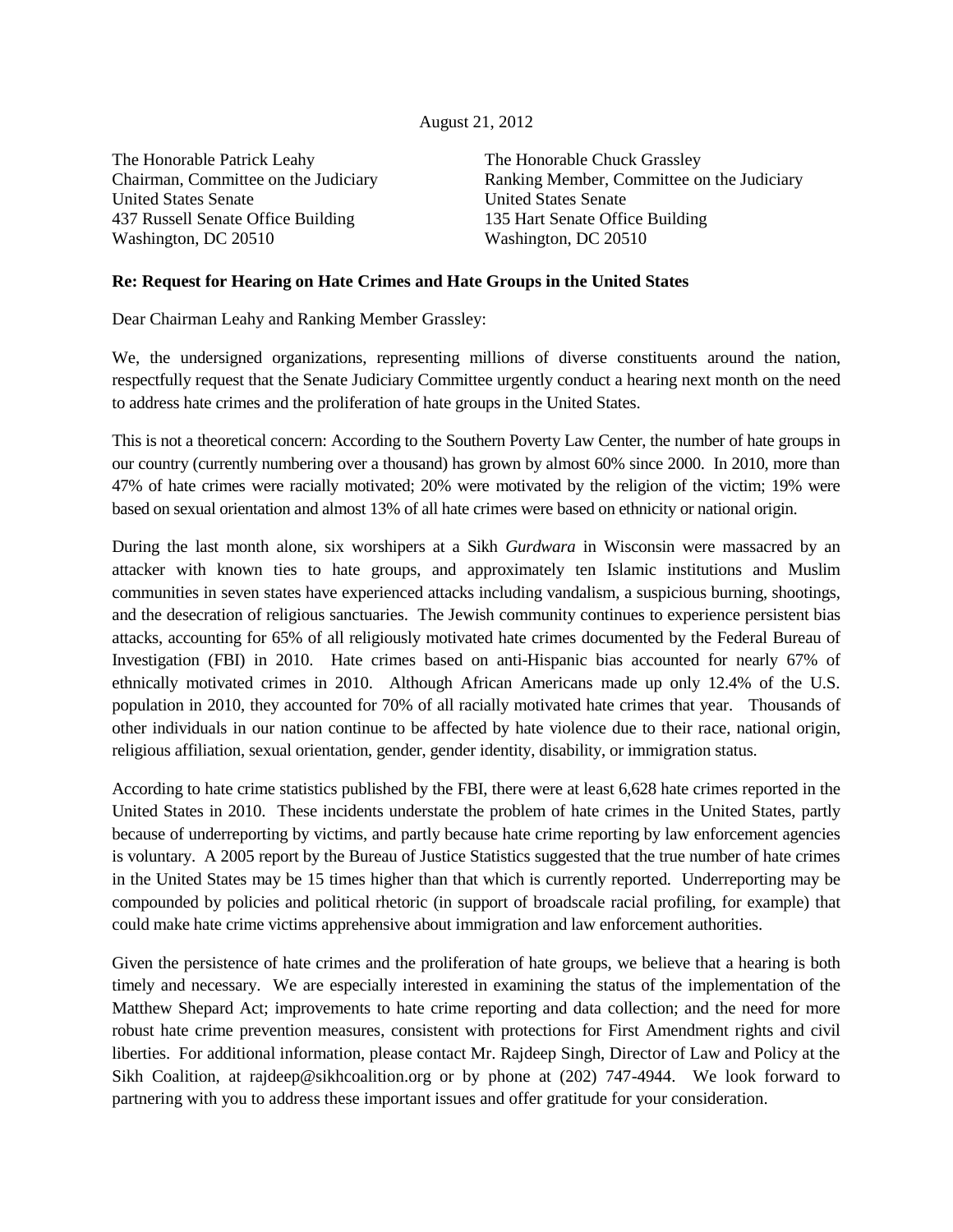Respectfully submitted,

80-20 National Asian American PAC - Central Ohio Chapter 80-20 National Asian American PAC - Southwest Ohio Chapter ACUDIR (Alameda County United in Defense of Immigrant Rights) Adhikaar Afghan American Bar Association African American Ministers Leadership Council American-Arab Anti-Discrimination Committee (ADC) American Association of People with Disabilities (AAPD) American Association of University Women American Ethical Union American Jewish Committee American Society for Muslim Advancement (ASMA) Anti-Defamation League API Chaya, Seattle API Equality – LA Arab American Action Network (AAAN)-Chicago Arab American Association of New York Arab American Institute Arab Community Center for Economic and Social Services (ACCESS) Arab Muslim American Federation Asian American Council – Dayton, Ohio Asian American Federation Asian American Institute Asian American Justice Center, a member of the Asian American Center for Advancing Justice Asian American Legal Defense and Education Fund Asian Americans for Community Involvement Asian Immigrant Women Advocates Asian Law Alliance Asian Law Caucus, a member of the Asian American Center for Advancing Justice Asian Pacific American Labor Alliance, AFL-CIO Asian Pacific American Legal Center, a member of the Asian American Center for Advancing Justice Asian Pacific Community in Action Asian & Pacific Islander American Health Forum Asian Services In Action, Inc. (ASIA) Association of Muslim American Lawyers (AMAL) Association of Physicians of Pakistani Descent of North America (APPNA) Bazelon Center for Mental Health Law Blacks in Law Enforcement of America The Center for APA Women Center for Social Inclusion CenterLink: The Community of LGBT Centers Church Women United Club of Indian Women Community to Community Development Cordoba Initiative Council of Islamic Organizations of Greater Chicago (CIOGC) Council on American-Islamic Relations Council on American Islamic Relations – California (CAIR-CA) Council on American-Islamic Relations – New York Chapter (CAIR-NY) Council on American Islamic Relations – Texas, Dallas Fort Worth Chapter (CAIR-DFW) Council on American-Islamic Relations – Washington (CAIR-WA) Counselors Helping (South) Asians/Indians, Inc. (CHAI) Dignity Campaign DRUM – Desis Rising Up & Moving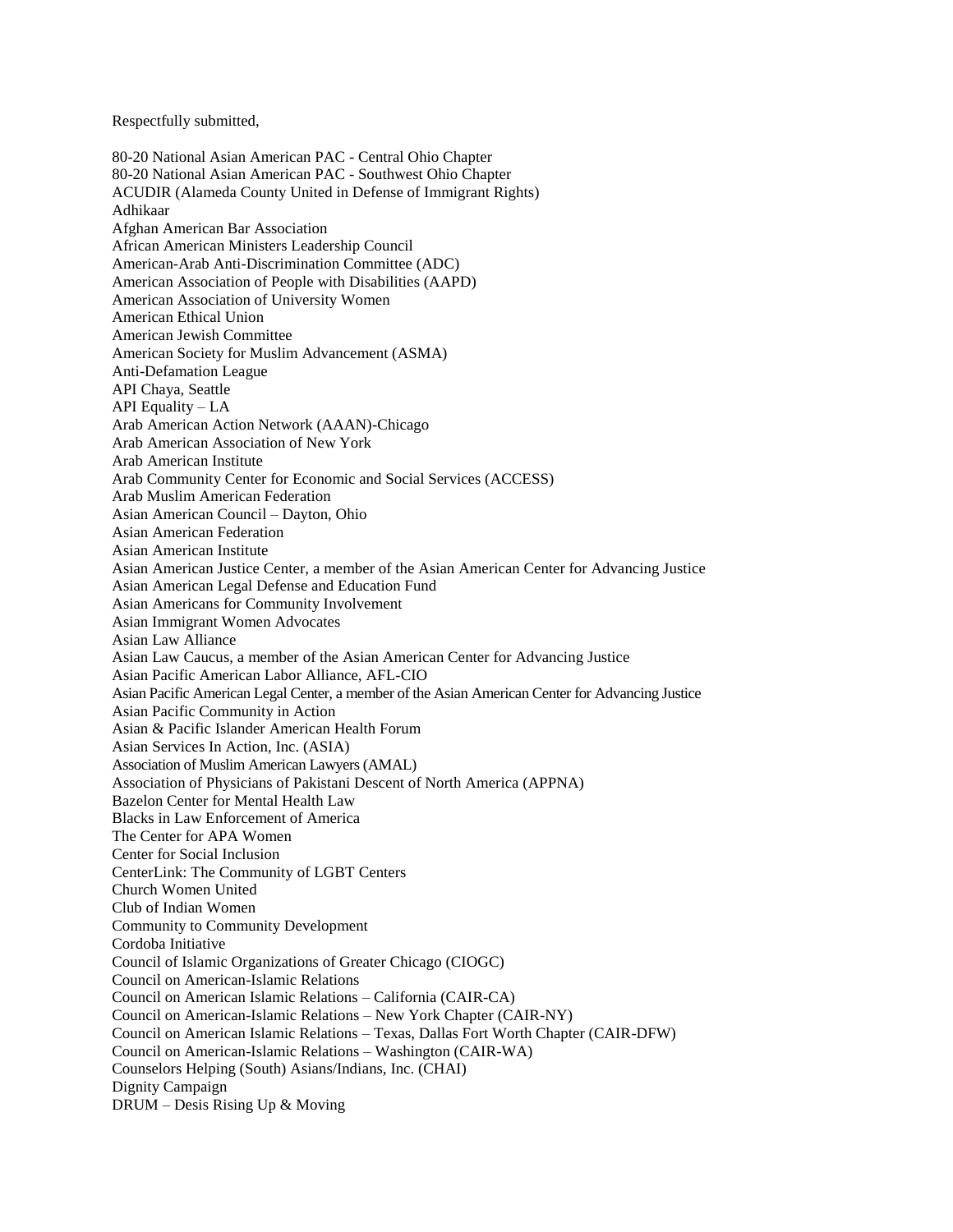The Episcopal Church Evangelical Lutheran Church in America Equal Rights Center Family Equality Council Fellowship of Reconciliation FICA (Federation of India Community Associations of NE Ohio, Cleveland) Filipino Advocates for Justice (FAJ) Gay and Lesbian Medical Association Gay, Lesbian & Straight Education Network Gays and Lesbians Opposing Violence (GLOV) Groundswell – Auburn Theological Seminary Hindu American Foundation Hmong National Development Human Rights Campaign Human Rights First Human Rights Litigation and International Advocacy Clinic, University of Minnesota Law School Immigration Equality Interfaith Alliance Interfaith Center of New York International Human Rights Clinic, NYU School of Law Islamic Circle of North America (ICNA) Islamic Networks Group (ING) Japanese American Citizens League Jewish Council for Public Affairs Jewish Labor Committee Jews Against Islamophobia (JAI) Jews For Racial and Economic Justice (JFREJ) LatinoJustice PRLDEF Lutheran Immigration and Refugee Service The Leadership Conference on Civil and Human Rights Karamah: Muslim Women Lawyers for Human Rights MAI Family Services Manavi MIRA! Mississippi Immigrants Rights Alliance Mujeres Unidas y Activas Muslim Advocates Muslim American Civil Liberties Coalition (MACLC) Muslim Bar Association of Chicago Muslim Bar Association of New York (MuBANY) Muslim Consultative Network Muslim Public Affairs Council Muslim Public Affairs Council – New York Chapter NAACP NAFSA: Association of International Educators National Asian Pacific American Bar Association (NAPABA) National Asian Pacific American Families Against Substance Abuse National Asian Pacific American Women's Forum National Center for Transgender Equality National Coalition for Asian Pacific American Community Development National Congress of American Indians National Council of Jewish Women

 $\overline{a}$ 

Affiliation provided for identification purposes only.